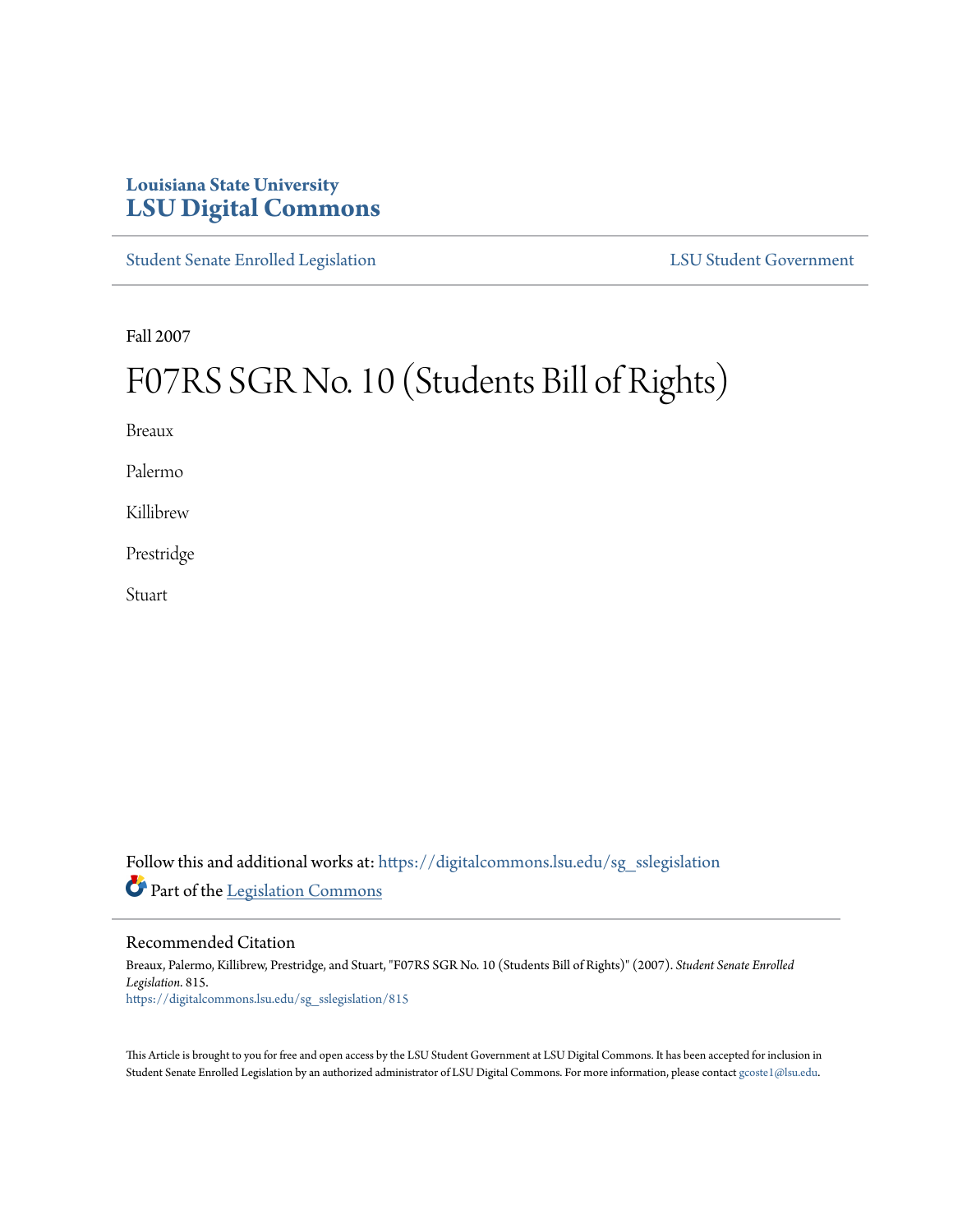[LOUISIANA STATE UNIVERSITY]

#### **STUDENT SENATE F07RS SGR NO. 10**

**BY: SENATOR BREAUX, PALERMO, KILLIBREW, PRESTRIDGE AND STUART**

### **A RESOLUTION**

#### **TO URGE AND REQUEST LOUISIANA STATE UNIVERSITY TO ACCEPT AND ADOPTED THE "STUDENTS BILL OF RIGHTS"**

- **PARAGRAPH 1:** WHEREAS, LOUISIANA STATE UNIVERSITY IS COMMITTED TO EXCELLENCE AT EVERY LEVEL, OFFERING A CHALLENGING ACADEMIC AND RESEARCH ENVIORMENT IN ONE OF THE MOST UNIQUE CULTURAL SETTINGS IN THE NATION, AND
- **PARAGRAPH 2: WHEREAS, LOUISIANA STATE UNIVERSITY IS AN INTERACTIVE** COMMUNITY IN WHICH STUDENTS, FACULTY AND STAFF TOGETHER STRIVE TO PURSUE TRUTH, ADVANCE LEARNING, AND UPHOLD THE HIGHEST STANDARDS OF PERORMANCE IN AN ACADEMIC AND SOCAIL ENVIORMENT, AND
- **PARAGRAPH 3:** WHEREAS, LOUISIANA STATE UNIVERSITY DOES NOT CURRENTLY HAVE A WHOLEISTIC DOCUMENT THAT PROVIDES STUDENTS WITH RIGHTS AND FREEDOMS, AND
- **PARAGRAPH 4:** WHEREAS, STUDENTS SHOULD HAVE THE RIGHT TO FREELY EXPRESS THOUGHTS, IDEAS, AND OPINION INCLUDING, BUT NOT LIMITED TO, PEACEFUL ASSEMBLY, PRESS, SPEECH, PROTEST, AND RELIGION, AND
- **PARAGRAPH 5:** WHEREAS, A STUDENT'S GRADE SHOULD BE DETERMINED ONLY BY THE ACADEMIC ACHIEVEMENT CONSISTENT WITH THE AIM, CONTENT, AND SYLLABUS OF THE COURSE, AND
- PARAGRAPH 6: WHEREAS, STUDENTS SHOULD HAVE THE RIGHT TO A SYLLABUS WHICH OUTLINES COURSE CONTENT AND GRADING ASSOCIATED WITH THE COURSE BY THE 1ST DROP DATE, AND
- PARAGRAPH 7: WHEREAS, STUDENTS SHOULD HAVE THE RIGHT TO MEET WITH THEIR PROFESSORS TO DISCUSS COURSE MATERIAL AND GRADING IN STATED OFFICE HOURS OR BY APPOINTMENT, AND
- **PARAGRAPH 8:** WHEREAS, STUDENTS SHOULD HAVE THE RIGHT TO ALL RESOURCES PROVIDED BY THE UNIVERSITY INCLUDING, BUT NOT LIMITED TO, EDUCATION, PERSONAL, ACADEMIC, AND CAREER COUNSELING, AND HEALTH SERVICES, AND
- **PARAGRAPH 9:** WHEREAS, STUDENTS SHOULD HAVE THE RIGHT TO A SAFE, HOSTILE FREE, CAMPUS ENVIORMENT INCLUDING HOURSING, CLASSROOMS, AND UNIVERSITY FUNCTIONS, AND